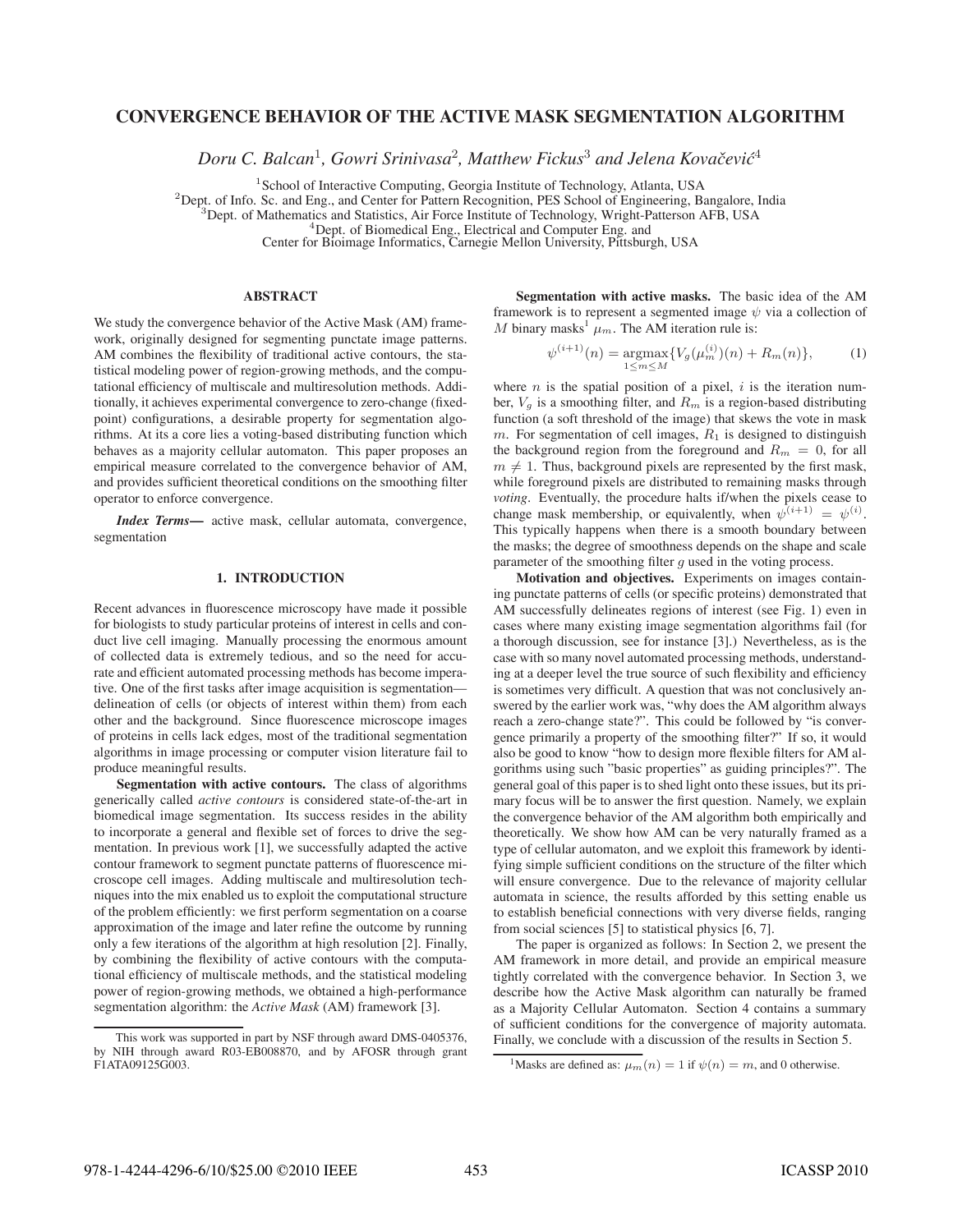

**Fig. 1**. Active mask segmentation of punctate patterns of proteins [3]. (a) Original image (courtesy of Linstedt Lab [4]) (b) Initialization using 256 random masks. (c) After one iteration of (1), the background is separated from the foreground by the region-based distributing function. (d) After 12 iterations, cells in foreground have been assigned to  $M = 12$  distinct masks, which do not change with further iterations for the chosen scale  $a$  of filter  $g$  and at that resolution. (e) On gradually changing the scale parameter to merge spurious masks (multiple masks corresponding to one cell) and successively refining the segmentation outcome at higher resolutions to include relevant details in the corresponding cell masks, we obtain the final segmentation outcome of  $M = 10$  masks at iteration  $i = 179$  for the given random initialization.

### **2. DISTRIBUTING FUNCTIONS AND EMPIRICAL CONVERGENCE**

As described above, the active mask framework is instantiated by defining appropriate distributing functions. These partition the image by distributing the pixels to different masks and are akin to forces in the active contour framework.

**Majority voting based distributing function.** We start with image  $\tilde{f} \in \ell^2(\mathbb{Z}^d)$ , such that  $f(n) = 0$  iff  $n \notin \Omega$ ;  $\Omega :=$ <br> $\overline{\Pi^d}$  (0, N<sub>c</sub>) is a restangular subset of the *d* dimensional inte  $\prod_{k=1}^{d} [0, N_k)$  is a rectangular subset of the *d*-dimensional inte-<br>generalities  $\mathbb{Z}^d$ . We define a collection of *M* masks shape a function ger lattice  $\mathbb{Z}^d$ . We define a collection of M masks  $\psi$ , as a function that assigns each pixel  $n \in \Omega$  a value  $\psi(n) \in \{1, \ldots, M\}$ . Then,  $V_g$ , the crux of the majority voting based function is defined by the nonstandard noncommutative convolution,

$$
V_g(\mu_m)(n) := \begin{cases} \frac{(\mu_m * g)(n)}{(\chi_{\Omega} * g)(n)}, & n \in \Omega; \\ 0, & n \notin \Omega; \end{cases}
$$
 (2)

where  $\chi_{\Omega}$  is the characteristic function of  $\Omega$ , and g a lowpass filter with a tunable scale parameter a. Given a random initialization of  $\psi$ , the majority voting based distributing function is the evolution of  $\psi$  as described in (1).

**Region-based distributing function.** Since (2) does not use any information directly derived from the image, the iterative voting process could produce different partitions of the image. To drive the segmentation to a meaningful configuration, we introduce a distributing function R derived from the image. It could be based on any set of features that distinguish region(s) of interest from each other. (For a more detailed explanation, and a concrete example, the reader is invited to [3].) Since we are interested in delineating cells and assume their statistical properties are relatively uniform and different from those of the background, here we consider only one nonzero  $R_m$  (arbitrarily chosen as  $R_1$ ). In general, there could be as many nonzero  $R_m$ 's as there are regions of interest with distinct properties. As mentioned earlier, R is some function of the image (in our case, a soft threshold that separates the foreground and background regions). This restricts the voting to a specified segment in the image: in our case, the voting after the application of  $R$ 's is restricted to the foreground (see Fig. 1(c-d)).

**Zero crossings and convergence.** Throughout the experiments reported in our work on fluorescent microscope images (1) the iteration process always came to a halt, which lead us to postulate that there should exist a measure that is monotonically decreasing with iteration. While convergence properties of algorithms similar to (1) have been studied in the continuous domain, it is not easy to

find a reliable discrete equivalent of monotonically decreasing functions [6, 7]. This is because the argmax function governing the discrete process is neither linear, nor continuous. However, the action of iterative smoothing using lowpass filters such as  $g$  is well studied as the maximum (or minimum) principle [8] (a discrete version of the maximum principle is presented in [9]). Based on the diffusion equation, conditions under which a lowpass filter produces a coarse version of the image have been presented in [10]. It has been rigorously proved that a version of the maximum principle from the theory of parabolic differential equations is equivalent to the condition of applying such a lowpass filter on an image so as not to produce any new zero-crossings [11].

In the case of active masks, for each pixel we count one zero crossing for each of its 8 immediate neighbors that belong to a different mask. For very general conditions on the filter  $g$  and its scale (or spread) parameter  $a$ , this number is empirically seen to decrease monotonically. Fig. 2 depicts such an example for 2 masks, using a Gaussian filter under three different scale conditions; each plot contains the evolution of 5 runs of the algorithm, initialized randomly and independently. We would like to point out the extremely abrupt decrease of the "empirical potential", depicted here through a 4-times application of the natural logarithm to the number of zerocrossings. By inspecting the curves, we notice that the steepness of the average slope ( $\theta_3 \approx -0.125$ ,  $\theta_5 \approx -0.064$ , and  $\theta_8 \approx -0.019$ ) decreases monotonically with scale, in the regime where the filter is neither too small to make filtering trivial, nor too large to render the influences of distributing functions superfluous.

Next, we shall describe the mathematical details and working assumptions used when framing AM as a Cellular Automaton.

## **3. ACTIVE MASK AS MAJORITY CELLULAR AUTOMATON**

Cellular automata are self-evolving discrete dynamical systems [12]. and they have found application in various fields like particle physics, computational biology, and social sciences. Tremendous amount of work in this area has focused on studying the convergence behavior of various types of automata. Since the crux of AM involves a self-evolving dynamical system via the voting function, in this section we shall formulate AM as a majority cellular automaton in order to facilitate our understanding of its convergence behavior.

We begin by expressing the convolution operation defined in (2) as the result of a linear operation acting on a vector:  $f \star g := Af$ . This will later enable us to prove the convergence of the AM algorithm via the structure of matrix **A** alone.

Based on  $(1)$ , the "contribution" corresponding to mask m in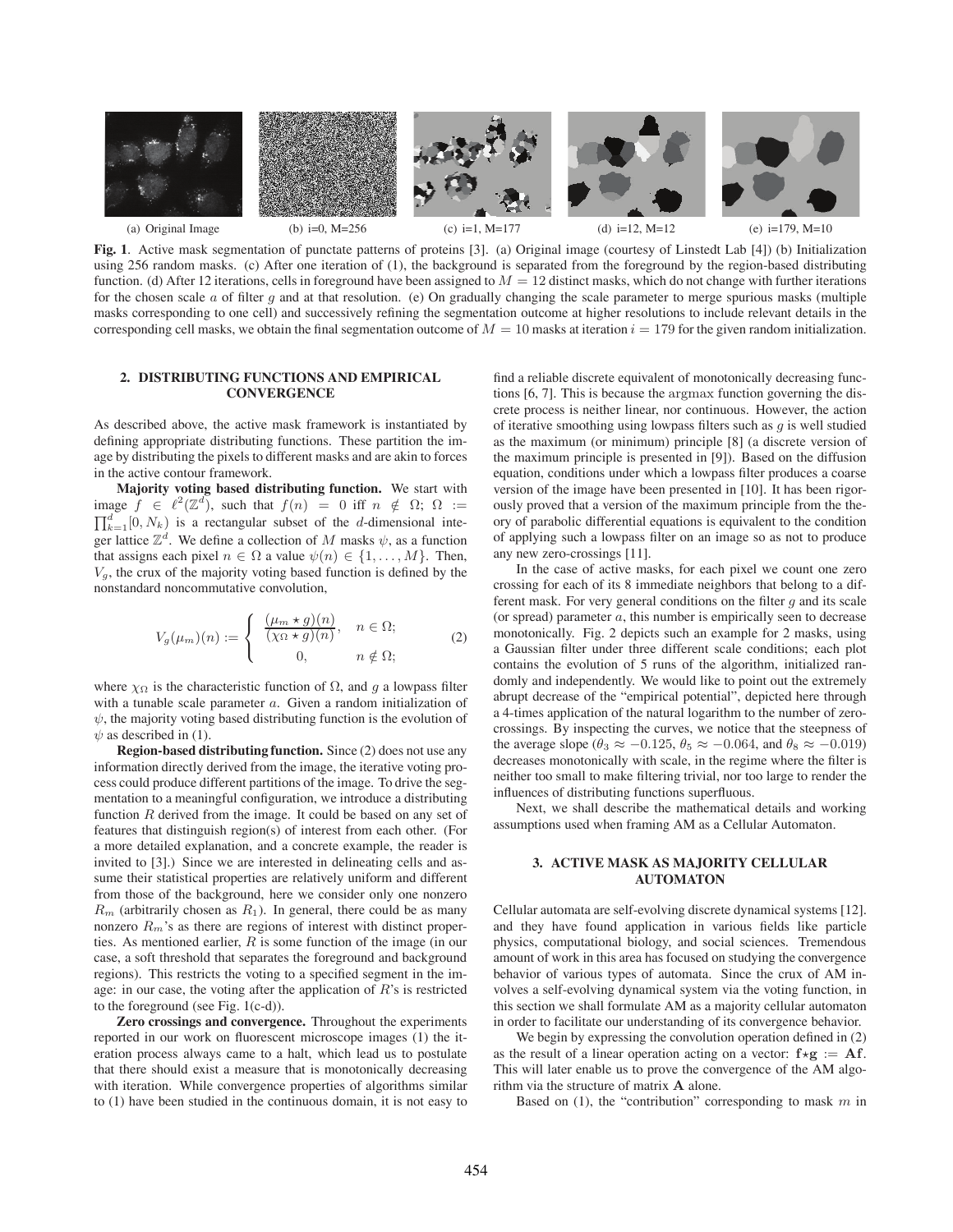

**Fig. 2**. Decrease in the number of zero-crossings with iteration. Scale of the Gaussian filter is inversely correlated with convergence speed.

deciding the outcome at location  $n$  at iteration  $i$  shall be

$$
V_m^{(i)}(n) = (\mu_m^{(i)} \star g)(n) = (\mathbf{A} \cdot \mu_m^{(i)})(n).
$$
 (3)

Henceforth, we refer to **A** as the *influence* or *weight matrix*.

In case of a tie in (1), we can decide to break it by choosing the smallest m corresponding to a maximal element. In other words:

$$
\psi_i(n) := \min\left(\operatorname*{argmax}_m V_m^{(i-1)}(n) + R_m(n)\right) \tag{4}
$$

For any fixed cell n and iteration i, let  $\xi_m = V_m^{(i)}(n) + R_m(n)$ . This allows us to interpret (4) as follows: first we inspect all values  $\xi_1, \xi_2, \ldots, \xi_M$ ; then we collect *all indices* corresponding to the maximum value  $\xi_{max}$  of this sequence; finally, we assign the value of the *smallest* such index to  $\psi_i(n)$ .

**Influence matrices in image processing.** When using cellular automata on regular lattices, especially in image processing applications, a typical and intuitive assumption is that pixels' relative influences should depend primarily on their value and distance. As the voting functions are filtering/convolution operators, this symmetric influence assumption reflects upon the filter  $g$ , and equivalently upon the weight matrix **A**, being symmetric. For example, by assuming periodic convolution and filter symmetry, matrix **A** itself will be symmetric and circulant (in 1-D) or block-circulant with circulant block<sup>2</sup> structure (in 2-D).

Whenever standard assumptions like periodicity are not appropriate, alternative convolution operators are preferred which apply different edge-handling schemes and thus scale the result of the filtering according to the spatial position of each pixel. For instance, the AM convolution operator used in (2) is implemented by zeropadding and local scaling.) In such situations, the corresponding linear transform is represented by a quasi-symmetric matrix [5].

**Definition** A square matrix **B** is *quasi-symmetric* iff it can be written as  $\mathbf{B} = \Lambda \mathbf{A}$ , where **A** is symmetric and  $\Lambda$  is diagonal.

In the following section, we will characterize the convergence behavior of general Majority Cellular Automata, and in particular of AM, in terms of structural properties of the weight matrix.

## **4. SUFFICIENT CONDITIONS FOR CONVERGENCE**

**Convergence behavior results.** Theoretical guarantees about the convergence behavior of Majority Cellular Automata with symmetric influences (although without additive terms) exist in the literature

since the early 80's (see [12], [14], and references therein). A generalization to quasi-symmetric matrices, together with an instructive proof based on Lyapunov functionals, was recently published in [5]. We further extend these previous results to cover the general AM setting where the non-zero region-based additive term  $R$  can critically influence the result of the voting. In fact, we can prove the result even if a nonzero term  $R_m$  exists for each mask.

Before stating the theorem, let us make the observation that since there is a finite number of configurations and the production rules are deterministic, regardless of the initial configuration the automaton is bound to reach a state it has previously "visited". This means that its attractors are either fixed points or cycles of length at least 2. This rather trivial property is independent of the weight matrix. However, using more particular matrices results in a more "easily predictable" behavior of the automaton.

**Theorem 4.1.** *If matrix* **A** *is quasi-symmetric, then the attractors of the corresponding AM Cellular Automaton can be either fixed points or cycles of length 2.*

Proof sketch. For simplicity, we only address the symmetric case; the quasi-symmetric one is very similar. Without losing generality, we can assume that the starting configuration  $\psi^{(0)}$  belongs to an attractor, that is to a cycle of period  $K$ , and we will safely consider that iterations are residues modulo K. Suppose that  $K > 2$ ; then, there exists a cell *n* and an iteration  $i \in \mathbb{Z}_K$  such that  $\psi_{i-2}(n)$  $\psi_i(n)$ . By the definition of the AM automaton we have:

$$
\[\mathbf{A} \cdot \mu_{\psi_i(n)}^{(i-1)}\](n) + R_{\psi_i(n)}(n) >
$$

$$
\left[\mathbf{A} \cdot \mu_{\psi_{i-2}(n)}^{(i-1)}\right](n) + R_{\psi_{i-2}(n)}(n), \quad (5)
$$

while for all the other values of cells and iterations we have a similar inequality, although not necessarily strict. After summing all inequalities over  $i$  and  $n$ , and some algebraic manipulations, we get

$$
\sum_{i \in \mathbb{Z}_K} \sum_{n=1}^N \left[ \mathbf{A} \cdot \mu_{\psi_i(n)}^{(i-1)} \right](n) > \sum_{i \in \mathbb{Z}_K} \sum_{n=1}^N \left[ \mathbf{A} \cdot \mu_{\psi_{i-2}(n)}^{(i-1)} \right](n). \tag{6}
$$

However, both of the left and the right term are equal to the same value, namely  $\mathbf{tr} \left[ \sum_{i \in \mathbb{Z}_K} \mathbf{M}^{(i-1)T} \mathbf{A} \mathbf{M}^{(i)} \right]$ , where  $\mathbf{M}^{(i)}$  is the matrix having the binary mask vectors  $\mu_m^{(i)}$  as its columns. This produces a contradiction and so  $K \leq 2$ . П

One immediate consequence of Theorem 4.1 is that the convergence behavior of the AM Automaton remains the same, regardless

<sup>2</sup>Also referred in the literature as *BCCB* [13].